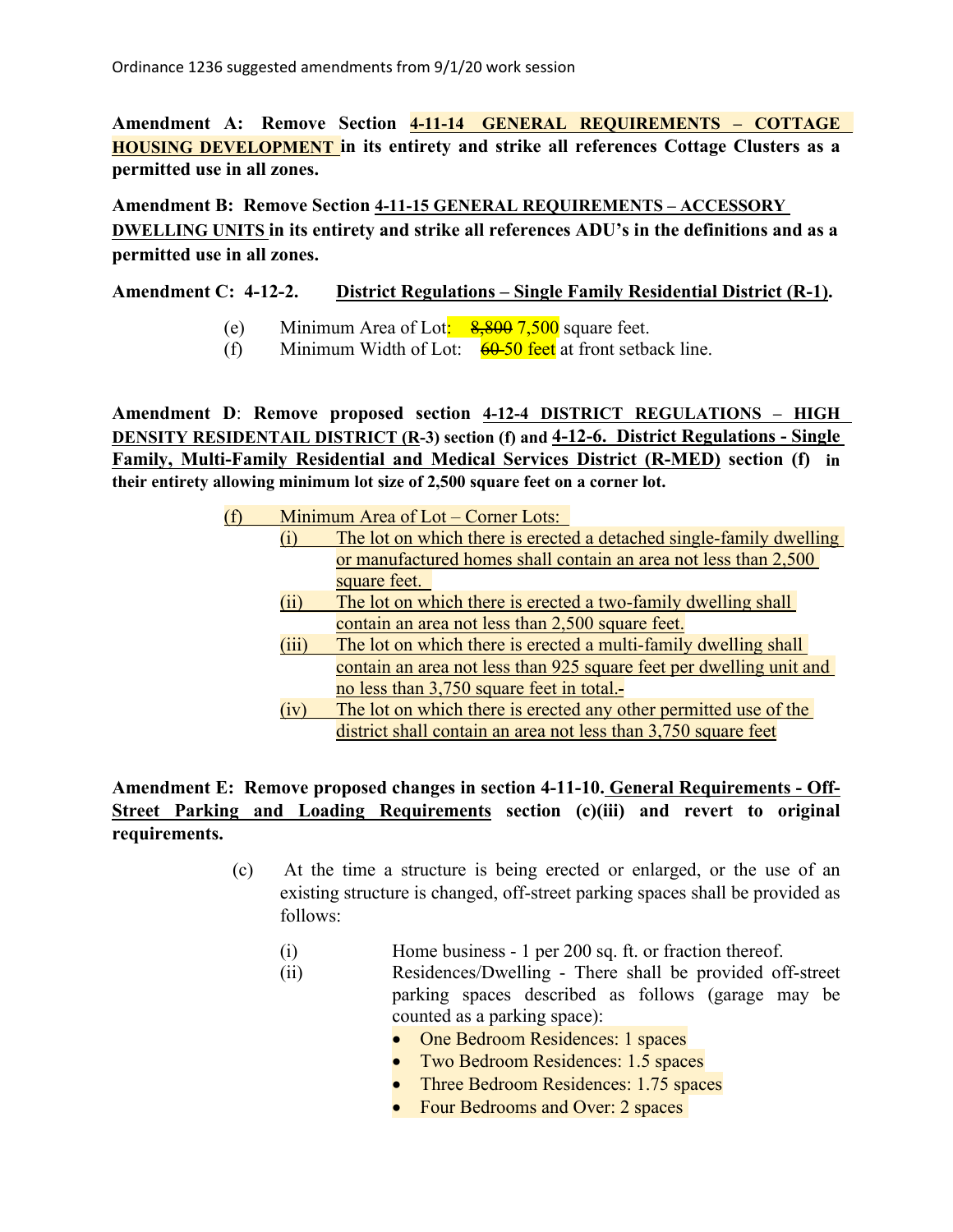| <del>Zone District</del>                          | <del>Requirement</del>                                                                                                                                                                                   |
|---------------------------------------------------|----------------------------------------------------------------------------------------------------------------------------------------------------------------------------------------------------------|
|                                                   | 0.5 spaces per dwelling unit                                                                                                                                                                             |
|                                                   | One bedroom dwelling unit: 1 space<br><b>Two bedroom dwelling unit: 1.5 spaces</b><br>Three bedroom dwelling unit: 1.75 spaces<br>Four or more bedroom dwelling unit: 2 spaces                           |
| <del>All other zone</del><br><del>dıstrıcts</del> | <b>Accessory Dwelling Unit:</b><br><del>R-2 zone: 1 space per dwelling unit</del><br>All other zones: None required                                                                                      |
|                                                   | All other dwelling units:<br>One bedroom dwelling unit: 0.75 spaces<br>Two bedroom dwelling unit: 1.25 spaces<br>Three bedroom dwelling unit: 1.5 spaces<br>Four or more bedroom dwelling unit: 2 spaces |

**Amendment F: Remove proposed section 4-11-10 General Requirements - Off-Street Parking and Loading Requirements. section (e) in its entirety and strike all references to parking credits in all zones.**

- (e) Credit for On-Street Parking.
	- (i) Applicability. A credit for on-street parking spaces is allowed in all zones except the R-1 and R-2 zones.
	- (i) Credit. The amount of off-street parking required may be reduced by one off-street parking space for every on-street parking spaceabutting the frontage of the development. The frontage is limited to one side of the property as determined by the location of the main entrance, pursuant to the definition of frontage in section 4-14-1.
	- (ii) Standards. On-street parking must follow the established or approved configuration of existing on-street parking, except that angled parking may be allowed for some streets, where permitted by the City. One on-street parking space shall be defined as follows:
		- (1) Parallel parking, each 24 feet of uninterrupted curb, where allowed;
		- (2) Forty-five-degree diagonal, each with 14 feet of curb, where allowed;